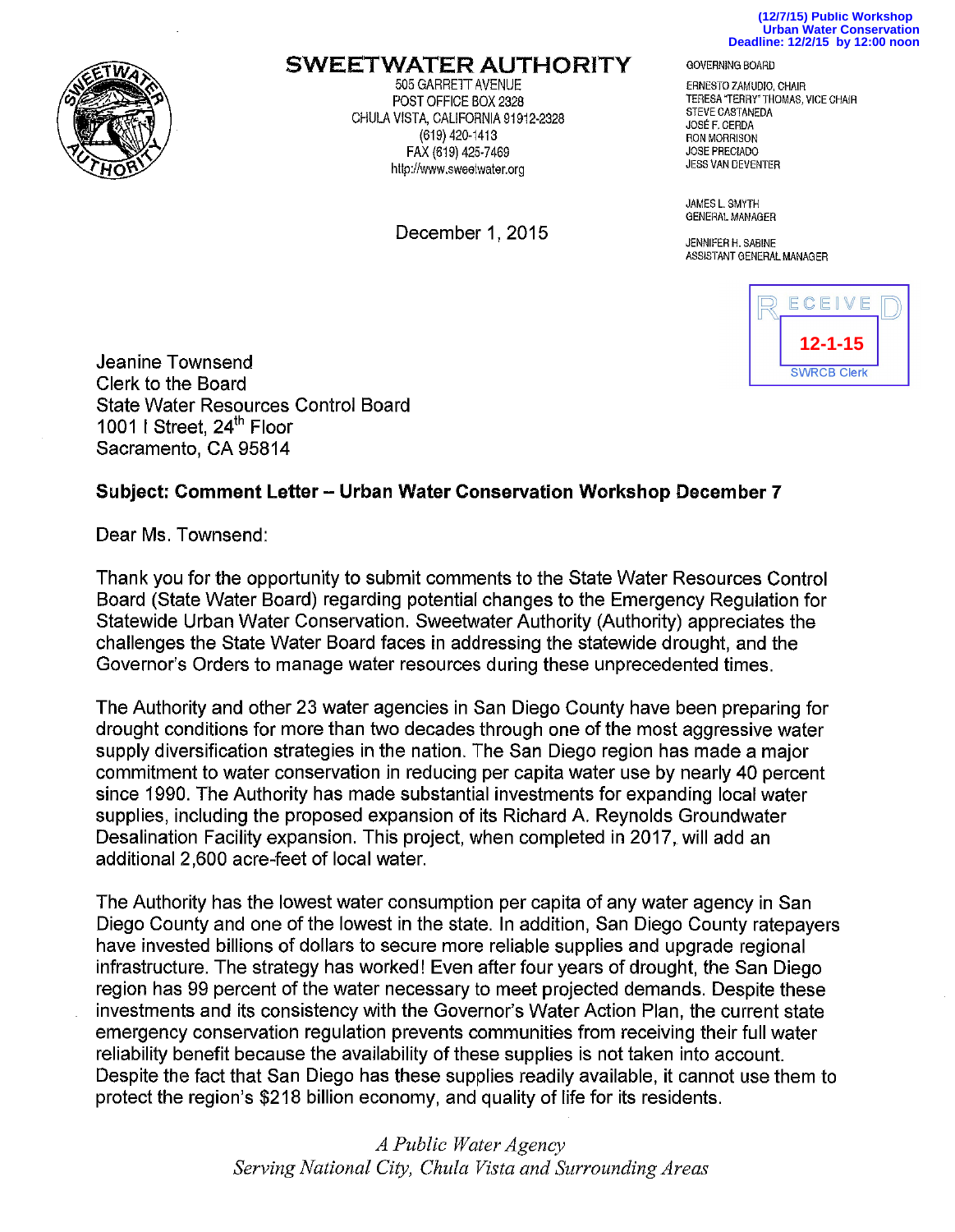Jeanine Townsend Clerk to the Board State Water Resources Control Board December 1, 2015 Page 2 of 3

In addition, the emergency regulation has contributed to increased water rates for the Authority's customers, as it is forced to meet revenue requirements on lower sales. The Authority is in the unfortunate position of having to explain to its customers why their bills are going up, even though customer usage is down and many are low income and senior citizens. Customers who have conserved for years now believe they are being treated punitively despite their best efforts.

The Authority urges the State Water Board to adopt modifications to the emergency regulations that provide a more balanced and sustainable approach to protect the San Diego region and the state's economy, keeping in mind that "one size doesn't fit all." Specifically, the Authority recommends that the State Water Board consider the following in any extension or modification of the current regulations:

- Take into account any changed supply conditions due to winter storms (i.e., El Niño effects). Since the State Water Board members will not know the resulting 2016 water year supply conditions prior to taking actions on an extension to the emergency regulations, specific dates or trigger points should be established to continually evaluate supply conditions
- Adjust urban water supplier mandates based on local supply conditions and actual shortage conditions. The majority of water agencies in San Diego County receive supplies from a wholesale provider. If the wholesale provider can verify adequate availability of water supply, then those agencies should receive a reduced conservation mandate or no mandate at all
- Credit new supply development (such as desalination plant, recycled water, and transfer agreements) appropriately, recognizing water agencies and its ratepayers who have had the foresight to invest in new long-term local water supplies, and conservation and transfer agreements
- Allow agencies to control conservation activities through its own Drought Response Plans, rather than imposing mandatory state restrictions and penalties. Retail agencies are in a better position to understand specific local conditions and needs

The Authority supports the San Diego County Water Authority's proposed "Alternative Path to Compliance" and the recommendations therein. Lastly, the Authority does not recommend that any additional data points or information be collected by the State Water Board at this time.

In summary, the Authority recognizes the challenging job facing the State Water Board and appreciates its efforts. Water conservation is an important facet of managing drought conditions, and is a good practice even in the best of times; however, the current

## *A Public Water Agency Serving National City, Chula Vista and Surrounding Areas*